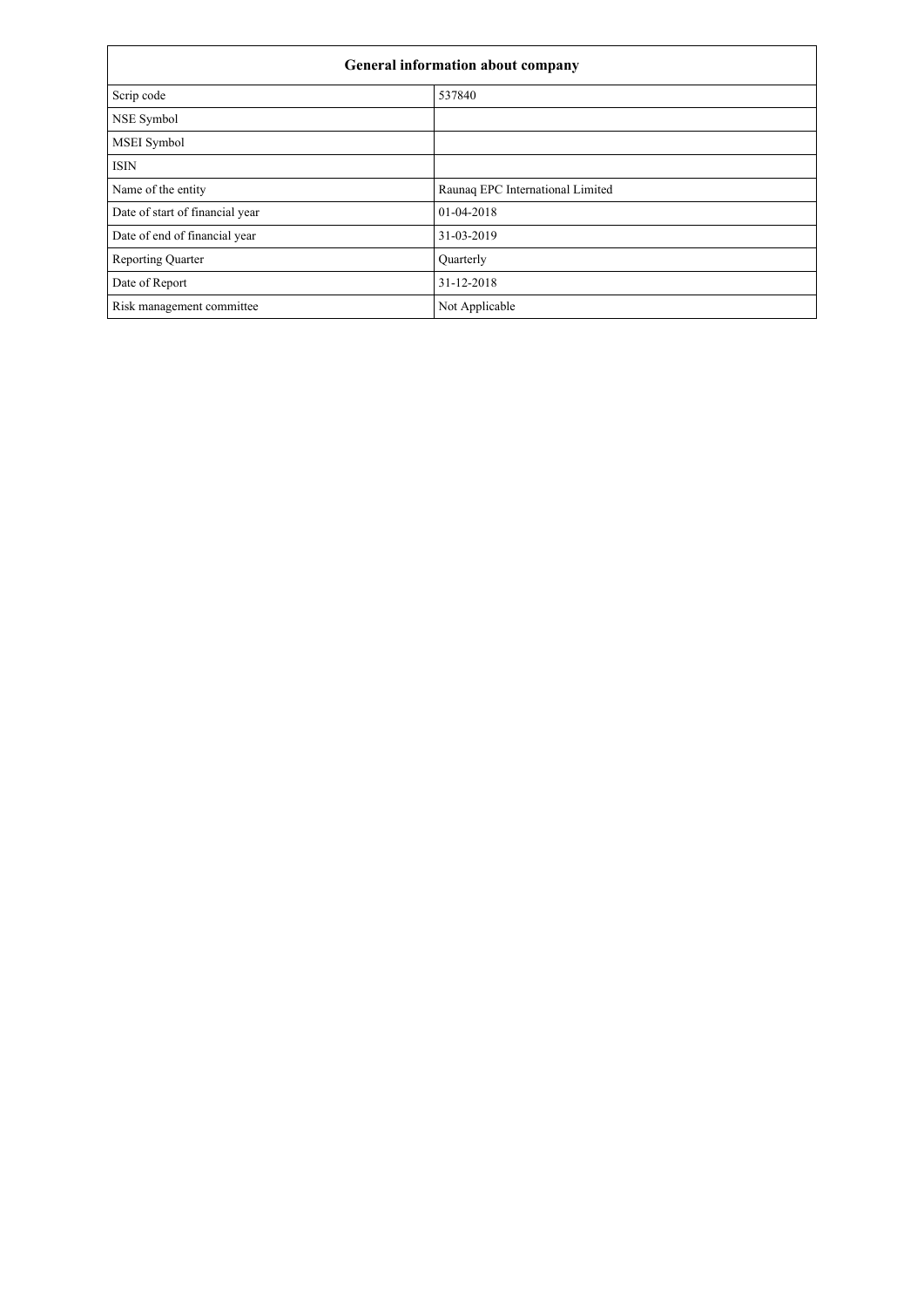| Annexure I<br>Annexure I to be submitted by listed entity on quarterly basis              |     |  |  |  |
|-------------------------------------------------------------------------------------------|-----|--|--|--|
|                                                                                           |     |  |  |  |
| Disclosure of notes on composition of board of directors explanatory                      |     |  |  |  |
| Is there any change in information of board of directors compare to previous quarter   No |     |  |  |  |
| Wether the listed entity has a Regular Chairperson                                        | Yes |  |  |  |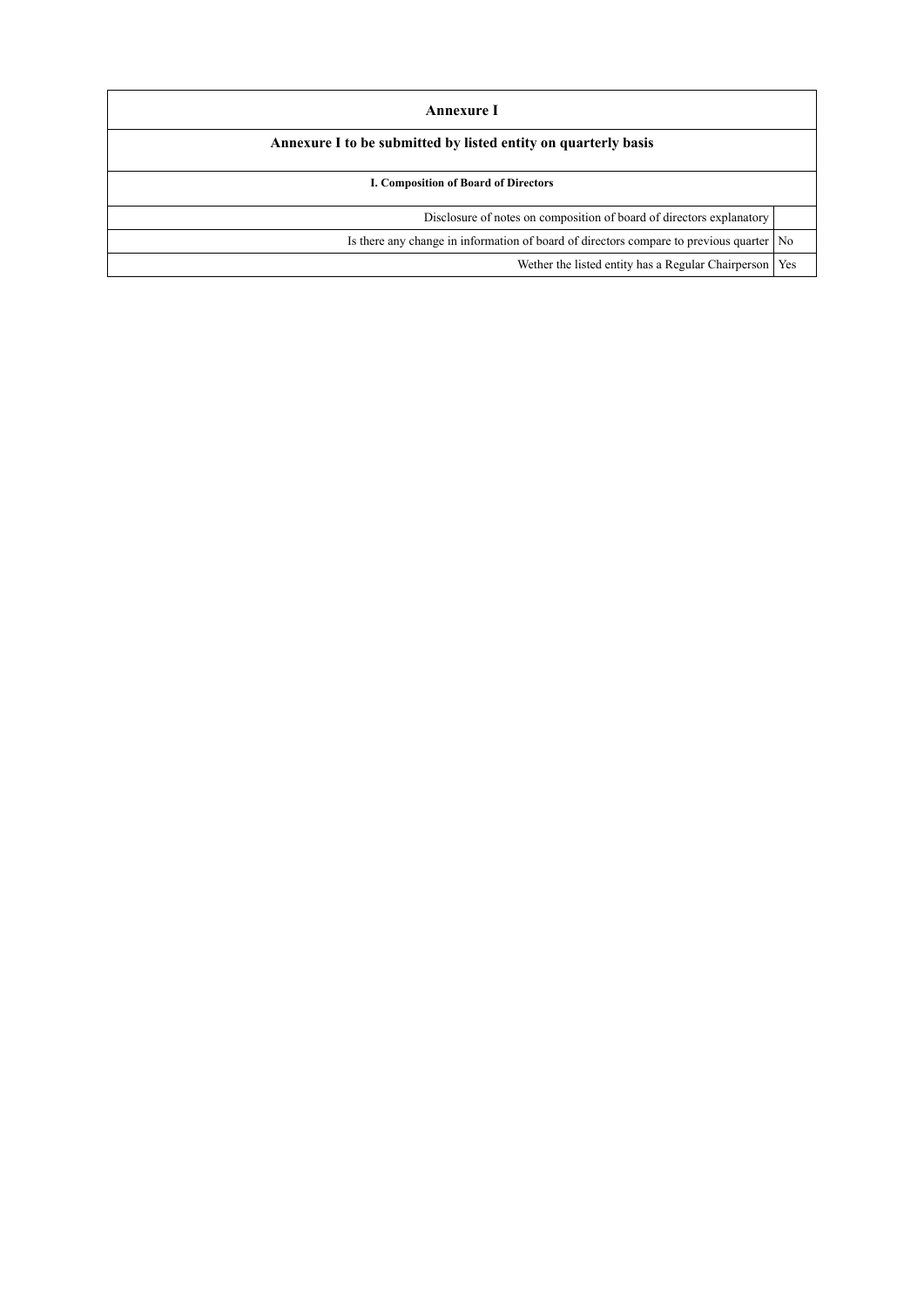| Annexure 1                                                                         |  |  |  |  |
|------------------------------------------------------------------------------------|--|--|--|--|
| <b>II. Composition of Committees</b>                                               |  |  |  |  |
| Disclosure of notes on composition of committees explanatory                       |  |  |  |  |
| Is there any change in information of committees compare to previous quarter   Yes |  |  |  |  |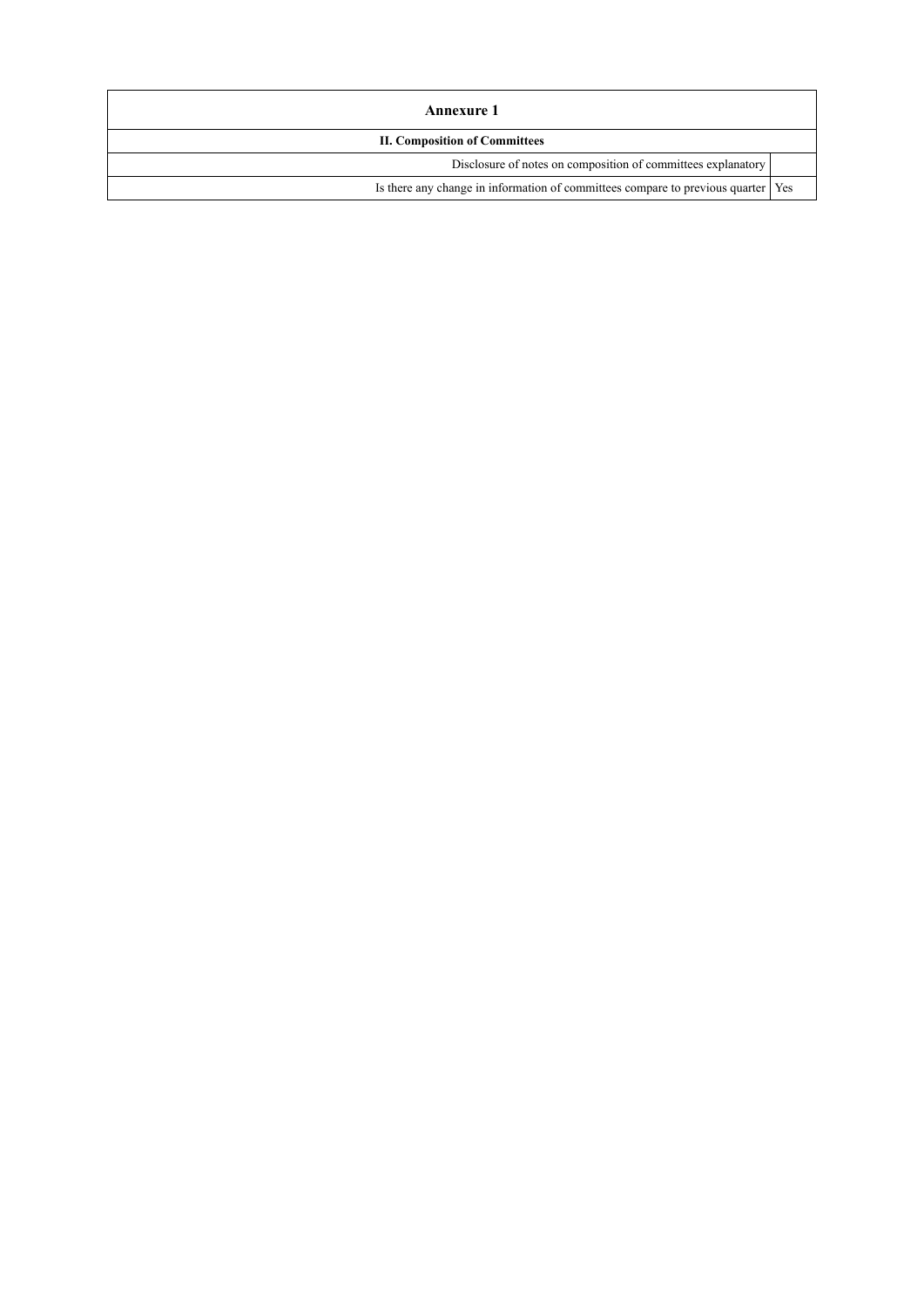|                | <b>Audit Committee Details</b>                                                                                |                       |                                                       |             |                        |                      |                              |  |  |  |
|----------------|---------------------------------------------------------------------------------------------------------------|-----------------------|-------------------------------------------------------|-------------|------------------------|----------------------|------------------------------|--|--|--|
|                |                                                                                                               |                       | Whether the Audit Committee has a Regular Chairperson |             | Yes                    |                      |                              |  |  |  |
| <b>Sr</b>      | <b>DIN</b><br>Name of Committee<br>Category 2 of<br>Category 1 of directors<br>Number<br>directors<br>members |                       |                                                       |             | Date of<br>Appointment | Date of<br>Cessation | Remarks                      |  |  |  |
|                | 00364416                                                                                                      | Sanjeev Kumar         | Non-Executive - Independent<br>Director               | Chairperson | $03-02-2012$           |                      | Textual<br>Information $(1)$ |  |  |  |
| $\overline{2}$ | 00165315                                                                                                      | Pradeep Kumar Mittal  | Non-Executive - Independent<br>Director               | Member      | $03-02-2012$           |                      | Textual<br>Information $(2)$ |  |  |  |
| 3              | 00076639                                                                                                      | Virendra kumar Pargal | Non-Executive - Independent<br>Director               | Member      | $03-02-2012$           |                      | Textual<br>Information $(3)$ |  |  |  |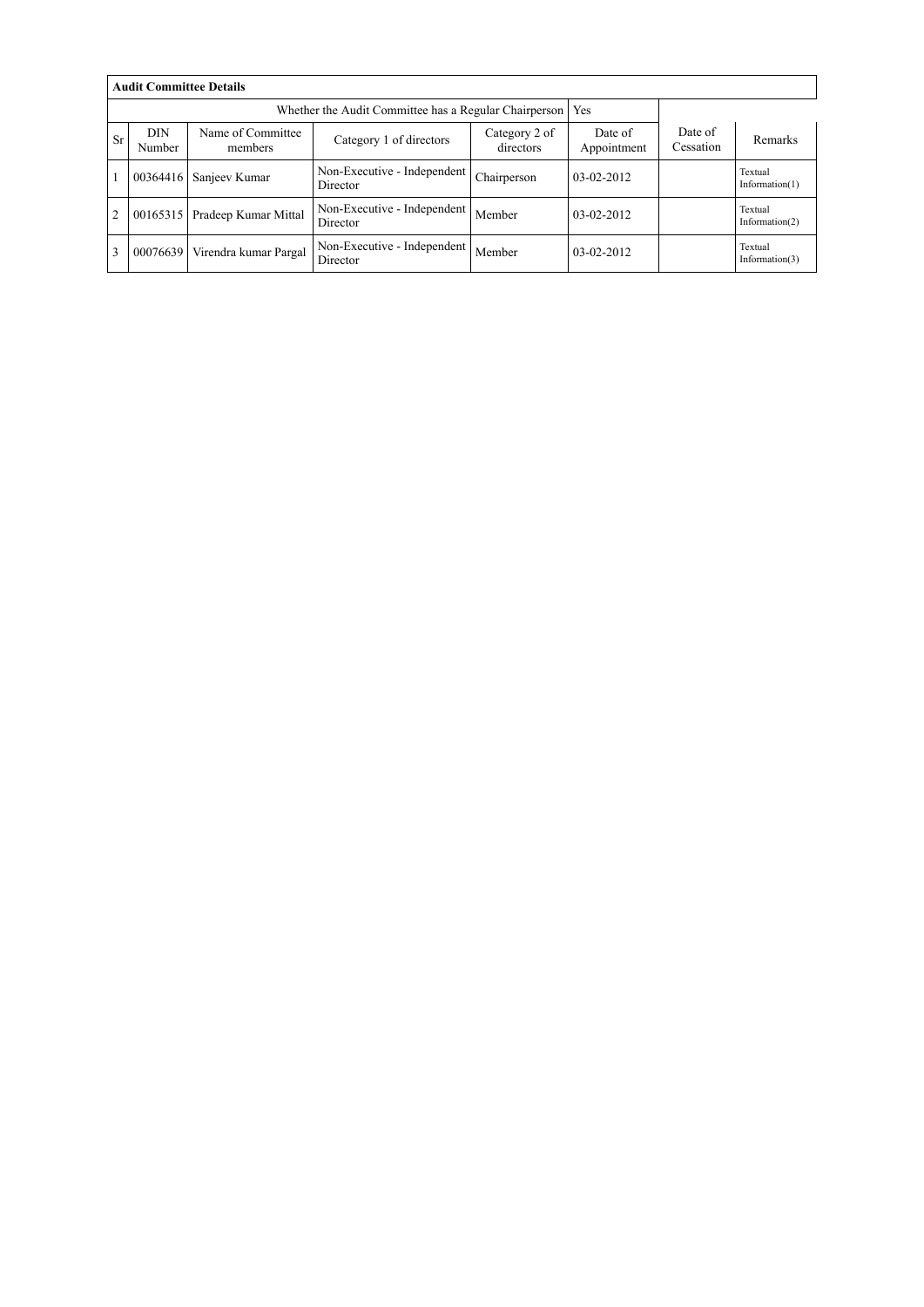|                        | <b>Sr Text Block</b>                                                                                                                                                              |  |  |  |  |
|------------------------|-----------------------------------------------------------------------------------------------------------------------------------------------------------------------------------|--|--|--|--|
| Textual Information(1) | Mr. Sanjeev Kumar appointed on 03-02-2012 as Chairman of Audit Committee constituted as per Clause<br>49 of Listing Agreement prior to enactment of the Companies Act, 2013.      |  |  |  |  |
| Textual Information(2) | Mr. Pradeep Kumar Mittal appointed on 03-02-2012 as Member of Audit Committee constituted as per<br>Clause 49 of Listing Agreement prior to enactment of the Companies Act, 2013. |  |  |  |  |
| Textual Information(3) | Mr. V.K. Pargal appointed on 03-02-2012 as Member of Audit Committee constituted as per Clause 49<br>of Listing Agreement prior to enactment of the Companies Act, 2013.          |  |  |  |  |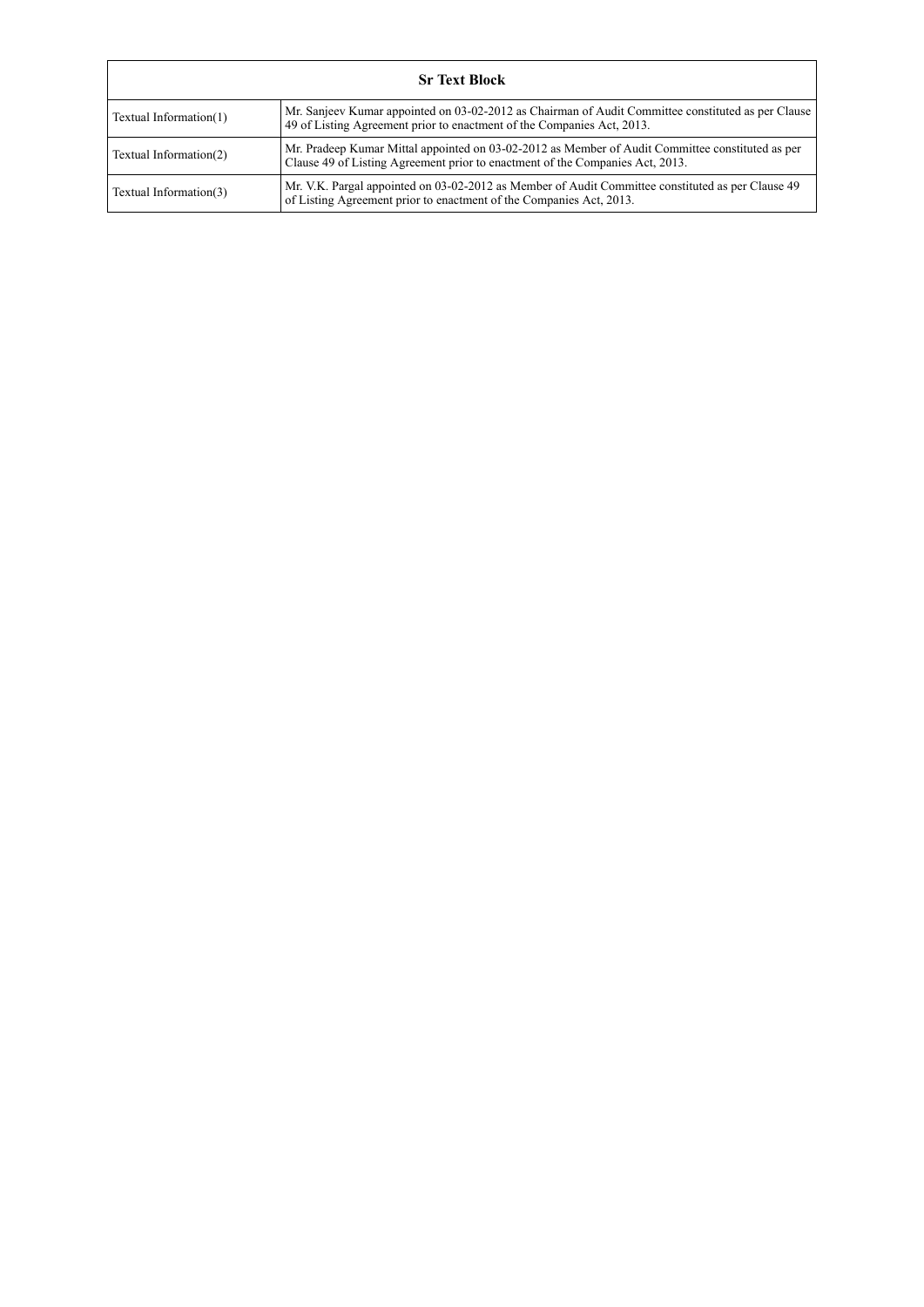|                | Nomination and remuneration committee                                                        |                                                                             |                                         |                        |                      |         |                              |  |  |
|----------------|----------------------------------------------------------------------------------------------|-----------------------------------------------------------------------------|-----------------------------------------|------------------------|----------------------|---------|------------------------------|--|--|
|                |                                                                                              | Whether the Nomination and remuneration committee has a Regular Chairperson | Yes                                     |                        |                      |         |                              |  |  |
| <b>Sr</b>      | <b>DIN</b><br>Name of Committee<br>Category 1 of directors<br>directors<br>Number<br>members |                                                                             | Category 2 of                           | Date of<br>Appointment | Date of<br>Cessation | Remarks |                              |  |  |
|                | 00364416                                                                                     | Sanjeev Kumar                                                               | Non-Executive - Independent<br>Director | Chairperson            | $07-05-2014$         |         | Textual<br>Information(1)    |  |  |
| $\overline{2}$ | 00033524                                                                                     | Surinder Paul Kanwar                                                        | <b>Executive Director</b>               | Member                 | $07-05-2014$         |         | Textual<br>Information(2)    |  |  |
| $\overline{3}$ | 00165315                                                                                     | Pradeep Kumar Mittal                                                        | Non-Executive - Independent<br>Director | Member                 | $07-05-2014$         |         | Textual<br>Information $(3)$ |  |  |
| $\overline{4}$ | 00076639                                                                                     | Virendrakumar Pargal                                                        | Non-Executive - Independent<br>Director | Member                 | 31-10-2018           |         | Textual<br>Information(4)    |  |  |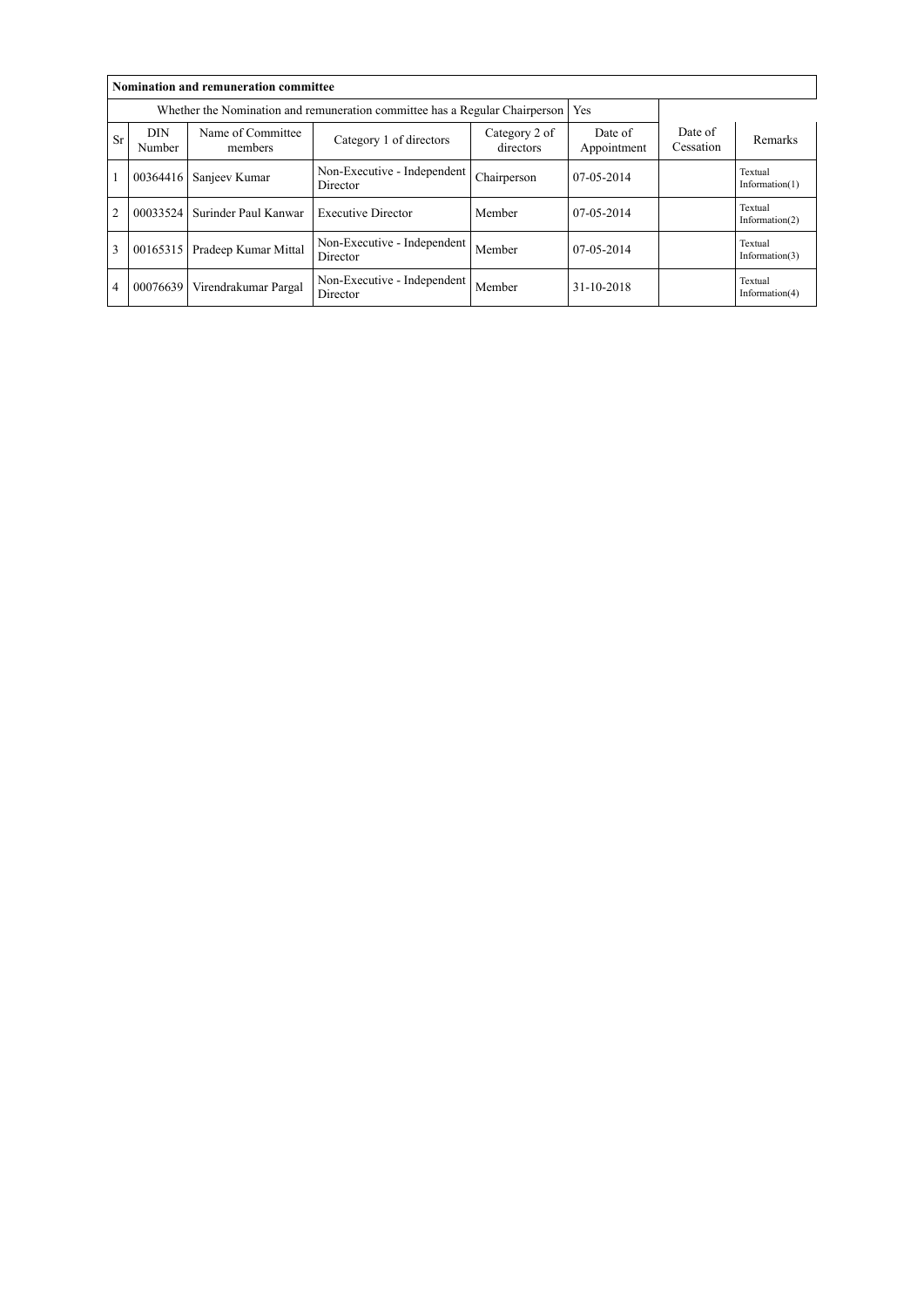|                        | <b>Sr Text Block</b>                                                                                                                                                                                                 |  |  |  |  |
|------------------------|----------------------------------------------------------------------------------------------------------------------------------------------------------------------------------------------------------------------|--|--|--|--|
| Textual Information(1) | Mr. Sanjeev Kumar appointed on 07-05-2014 as Chairman of Nomination and Remuneration Committee<br>constituted as per the Companies Act, 2013(earlier Remuneration Committee), Chairman of erstwhile<br>Committee.    |  |  |  |  |
| Textual Information(2) | Mr. Surinder Paul Kanwar appointed on 07-05-2014 as Member of Nomination and Remuneration<br>Committee.                                                                                                              |  |  |  |  |
| Textual Information(3) | Mr. Pradeep Kumar Mittal appointed on 07-05-2014 as Member of Nomination and Remuneration<br>Committee constituted as per the Companies Act, 2013(earlier Remuneration Committee), member of<br>erstwhile Committee. |  |  |  |  |
| Textual Information(4) | Mr. Virendrakumar Pargal appointed on 31-10-2018 as Member of Nomination and Remuneration<br>Committee constituted as per the Companies Act, 2013                                                                    |  |  |  |  |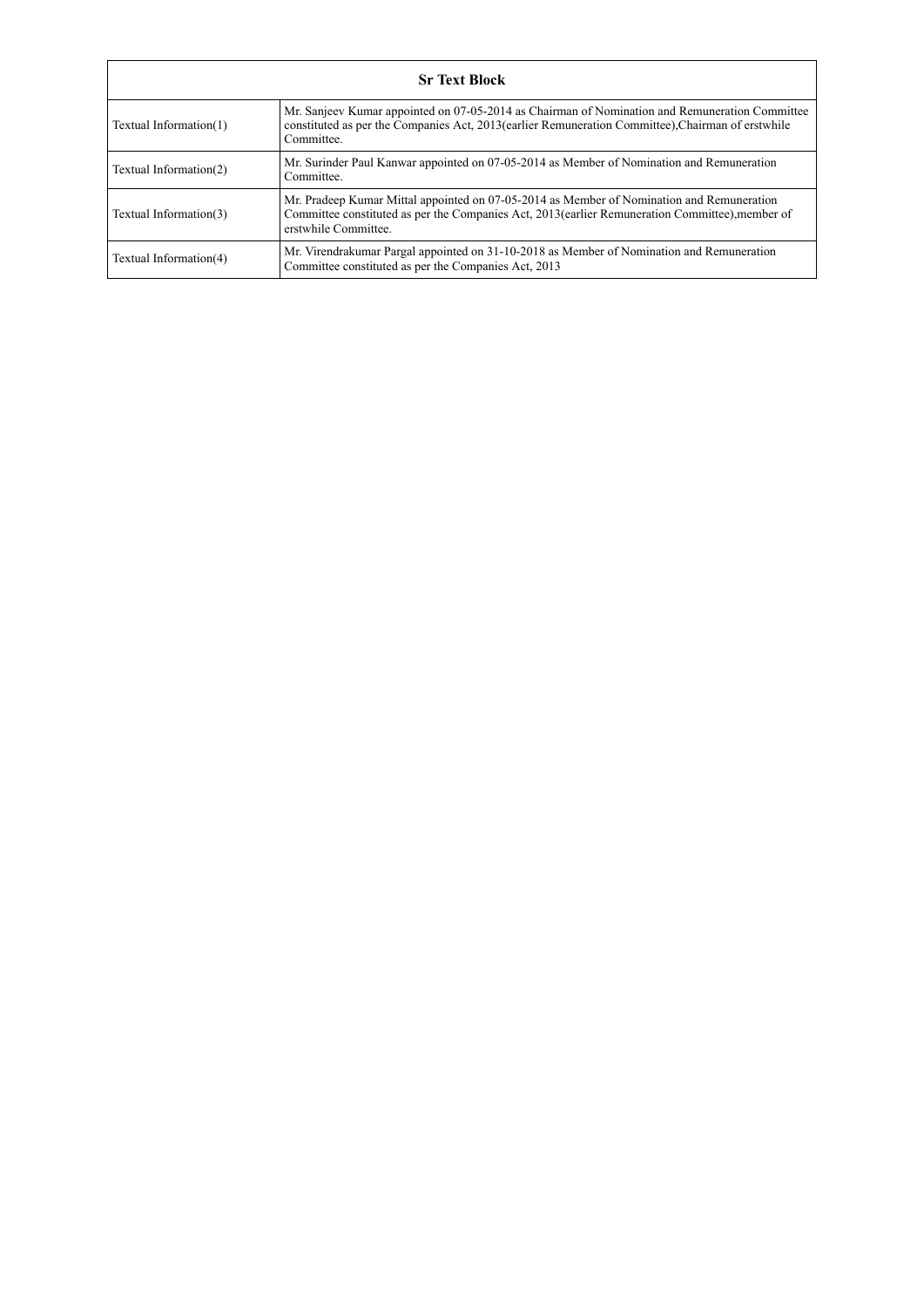|                | <b>Stakeholders Relationship Committee</b>                                       |                              |                                         |                            |                        |                      |                              |  |  |
|----------------|----------------------------------------------------------------------------------|------------------------------|-----------------------------------------|----------------------------|------------------------|----------------------|------------------------------|--|--|
|                | Whether the Stakeholders Relationship Committee has a Regular Chairperson<br>Yes |                              |                                         |                            |                        |                      |                              |  |  |
| <b>Sr</b>      | <b>DIN</b><br>Number                                                             | Name of Committee<br>members | Category 1 of directors                 | Category 2 of<br>directors | Date of<br>Appointment | Date of<br>Cessation | Remarks                      |  |  |
|                | 00165315                                                                         | Pradeep Kumar Mittal         | Non-Executive - Independent<br>Director | Chairperson                | 30-05-2014             |                      | Textual<br>Information $(1)$ |  |  |
| $\overline{2}$ | 00033524                                                                         | Surinder Paul Kanwar         | <b>Executive Director</b>               | Member                     | 30-05-2014             |                      | Textual<br>Information $(2)$ |  |  |
|                | 02132124                                                                         | Sachit Kanwar                | <b>Executive Director</b>               | Member                     | 30-05-2014             |                      | Textual<br>Information $(3)$ |  |  |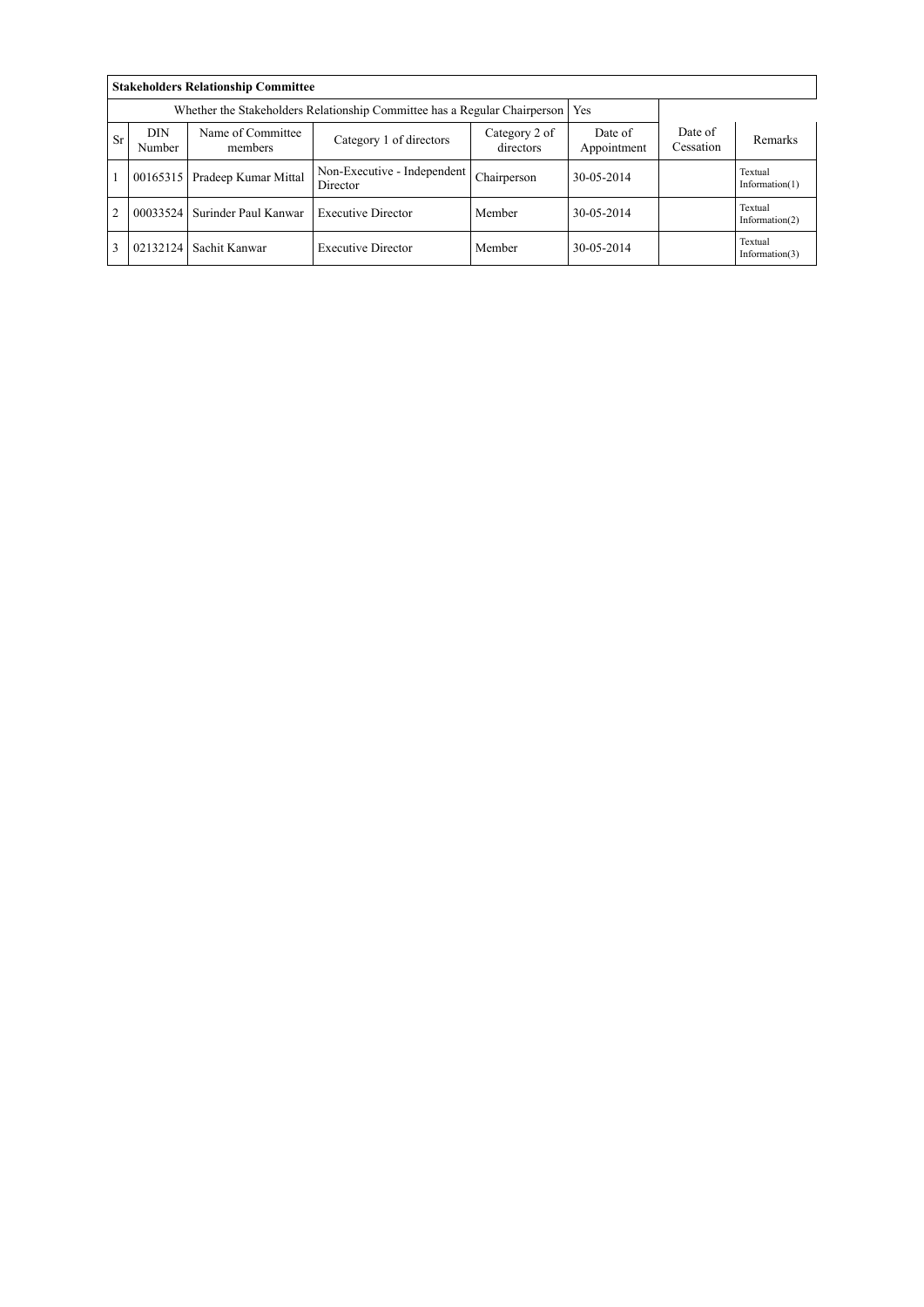|                        | <b>Sr Text Block</b>                                                                                                                                                                                                                         |  |  |  |  |
|------------------------|----------------------------------------------------------------------------------------------------------------------------------------------------------------------------------------------------------------------------------------------|--|--|--|--|
| Textual Information(1) | Mr. Pradeep Kumar Mittal appointed on 30-05-2014 as Chairman of Stakeholders' Relationship<br>Committee constituted as per the Companies Act, 2013 (earlier Shareholders/Investors Grievance<br>Committee), Chairman of erstwhile Committee. |  |  |  |  |
| Textual Information(2) | Mr. Surinder Paul Kanwar appointed on 30-05-2014 as Member of Stakeholders' Relationship<br>Committee constituted as per the Companies Act, 2013 (earlier Shareholders/Investors Grievance<br>Committee), Member of erstwhile Committee.     |  |  |  |  |
| Textual Information(3) | Mr. Sachit Kanwar appointed on 30-05-2014 as Member of Stakeholders' Relationship Committee<br>constituted as per the Companies Act, 2013(earlier Shareholders/Investors Grievance Committee),<br>members of erstwhile Committee.            |  |  |  |  |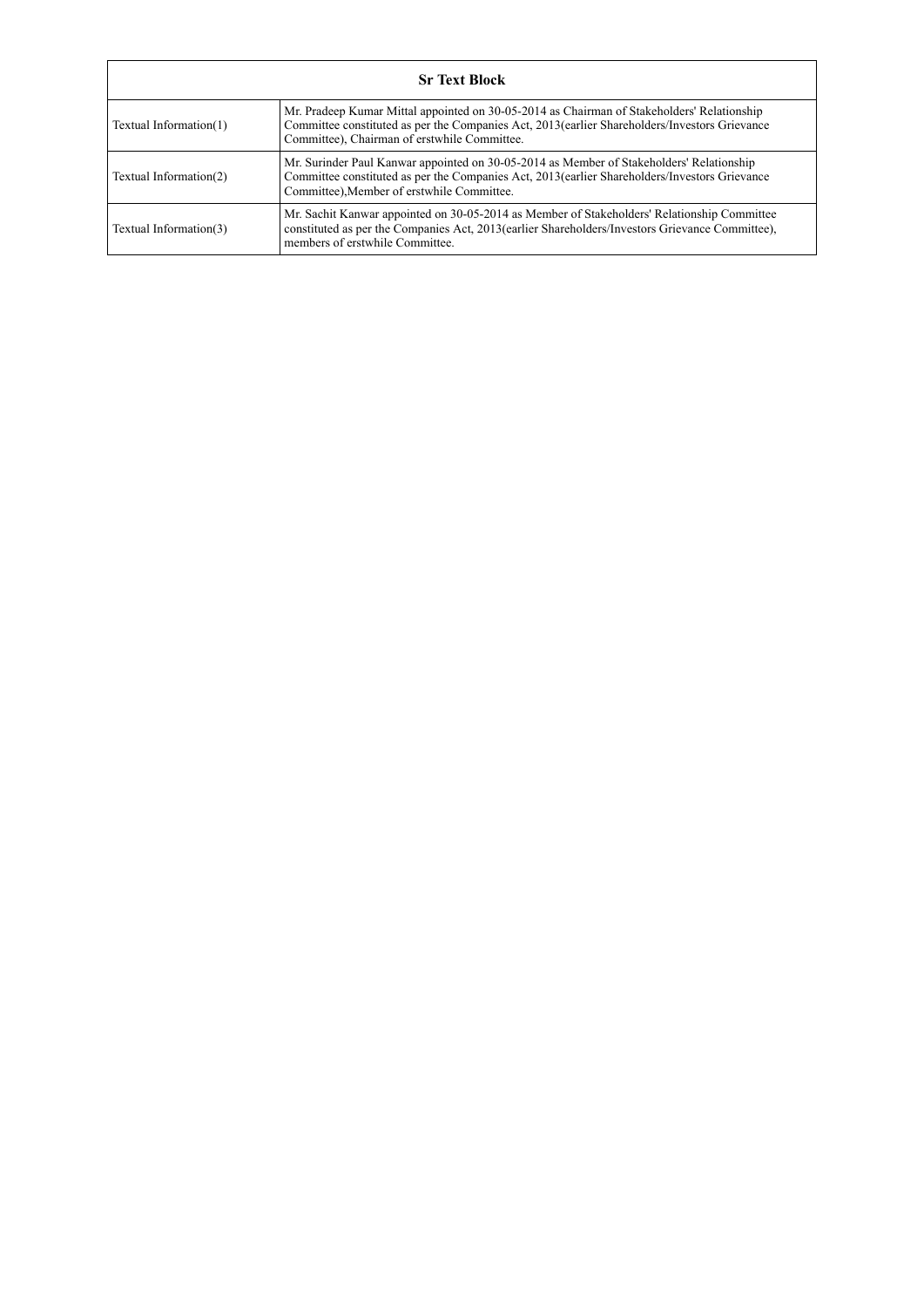|           | <b>Risk Management Committee</b> |                                                                 |                            |                            |                        |                      |         |  |
|-----------|----------------------------------|-----------------------------------------------------------------|----------------------------|----------------------------|------------------------|----------------------|---------|--|
|           |                                  | Whether the Risk Management Committee has a Regular Chairperson |                            |                            |                        |                      |         |  |
| <b>Sr</b> | <b>DIN</b><br>Number             | Name of Committee<br>members                                    | Category 1 of<br>directors | Category 2 of<br>directors | Date of<br>Appointment | Date of<br>Cessation | Remarks |  |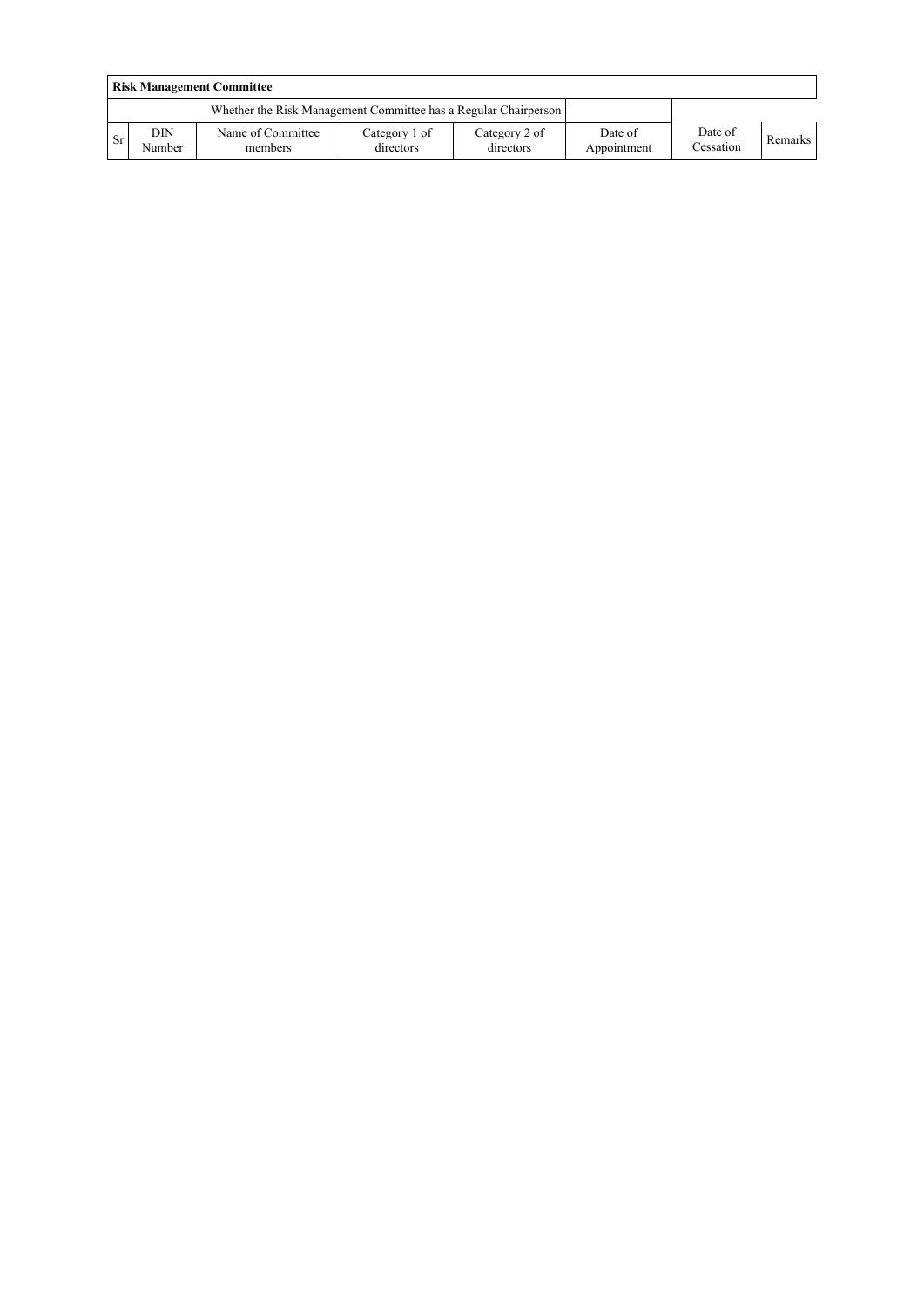|      | <b>Corporate Social Responsibility Committee</b> |                                                                                       |                            |                            |                        |                      |                |  |
|------|--------------------------------------------------|---------------------------------------------------------------------------------------|----------------------------|----------------------------|------------------------|----------------------|----------------|--|
|      |                                                  | Whether the Corporate Social Responsibility Committee has a Regular Chairperson   Yes |                            |                            |                        |                      |                |  |
| l Sr | DIN<br>Number                                    | Name of Committee<br>members                                                          | Category 1 of<br>directors | Category 2 of<br>directors | Date of<br>Appointment | Date of<br>Cessation | <b>Remarks</b> |  |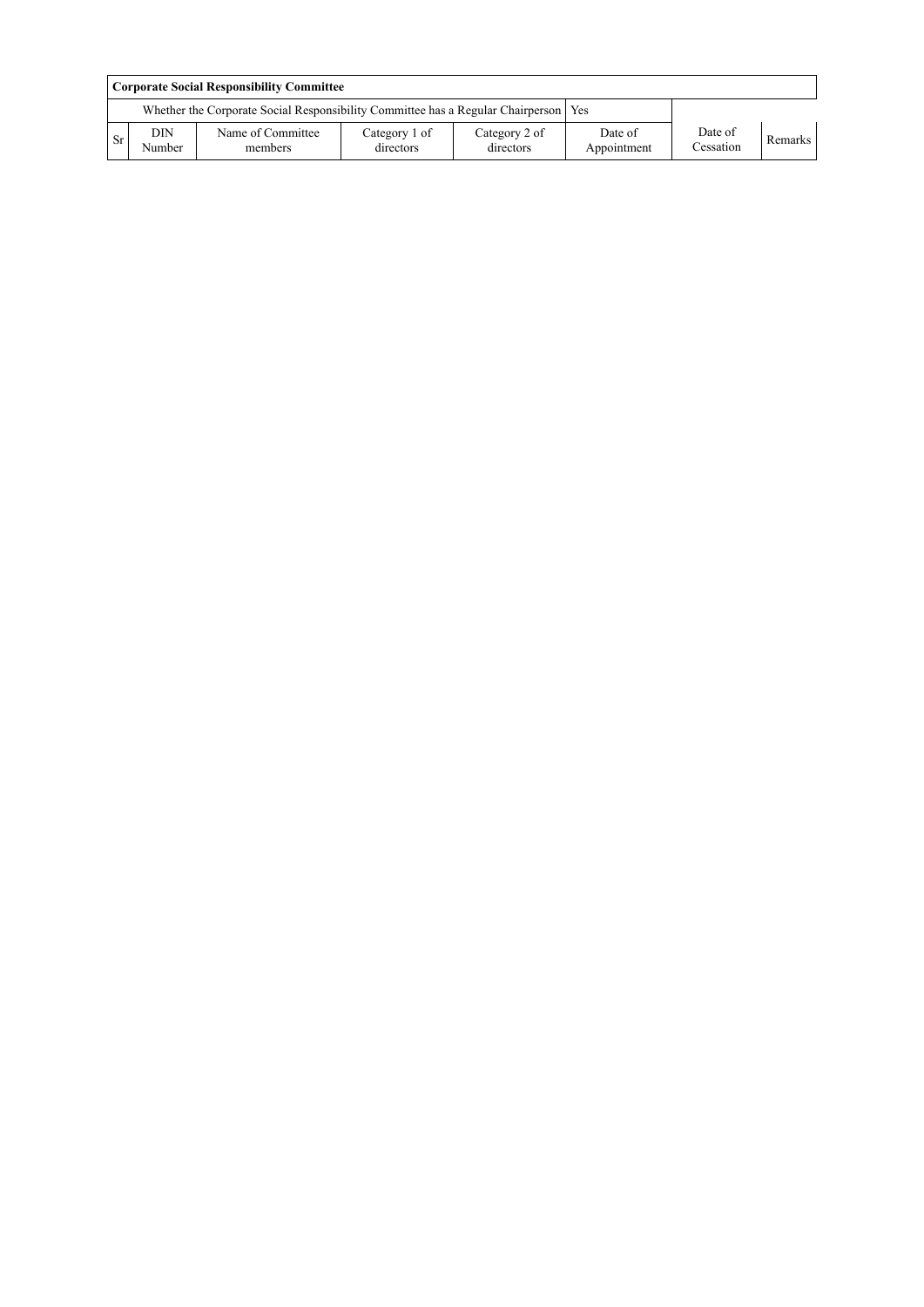| <b>Other Committee</b> |                                                                                                                                     |  |  |  |  |  |  |
|------------------------|-------------------------------------------------------------------------------------------------------------------------------------|--|--|--|--|--|--|
|                        | Sr   DIN Number   Name of Committee members   Name of other committee   Category 1 of directors   Category 2 of directors   Remarks |  |  |  |  |  |  |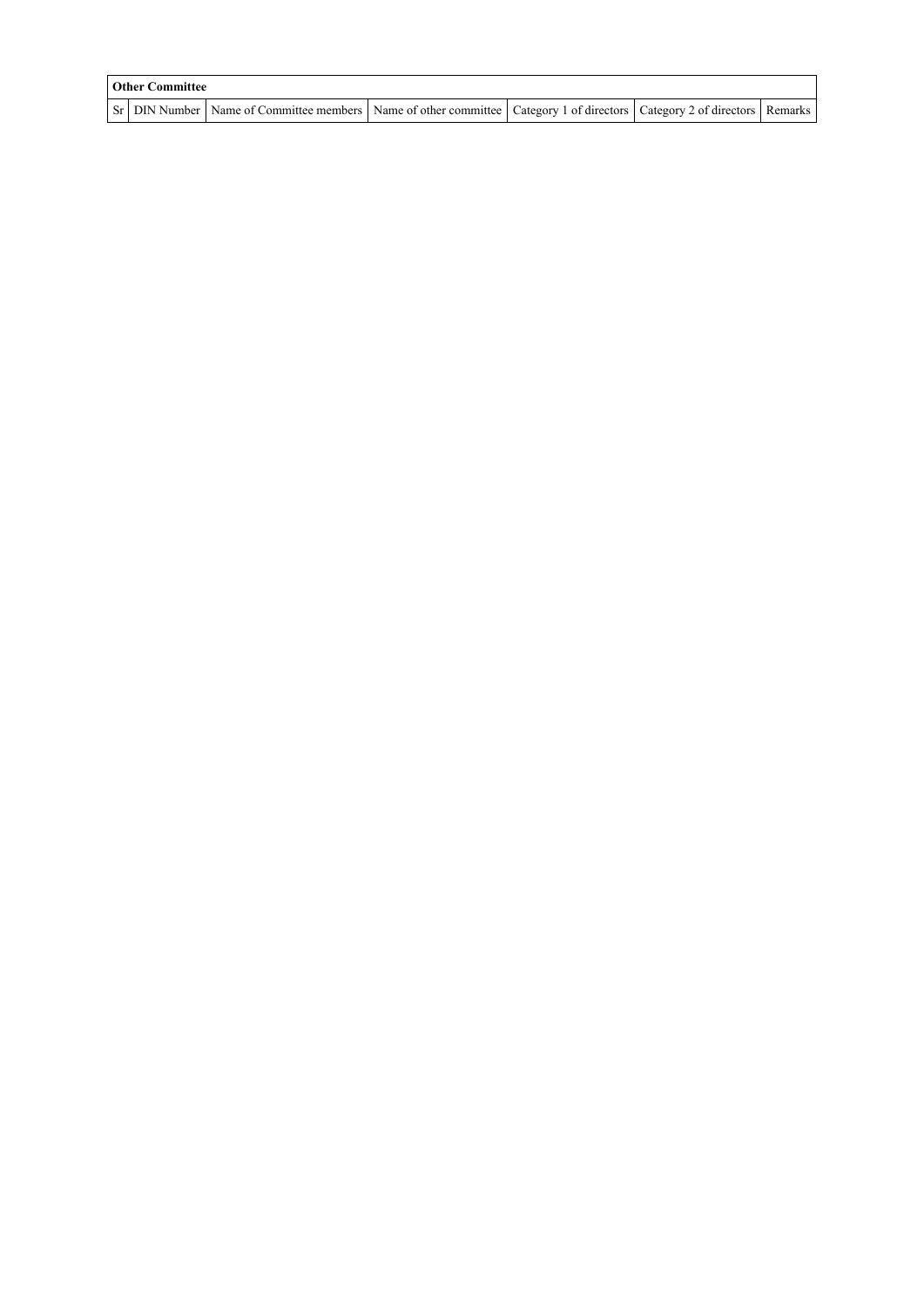|                                                                  | Annexure 1                                               |                                                         |                                                                |  |  |
|------------------------------------------------------------------|----------------------------------------------------------|---------------------------------------------------------|----------------------------------------------------------------|--|--|
|                                                                  | <b>Annexure 1</b>                                        |                                                         |                                                                |  |  |
|                                                                  | <b>III. Meeting of Board of Directors</b>                |                                                         |                                                                |  |  |
| Disclosure of notes on meeting of board of directors explanatory |                                                          |                                                         |                                                                |  |  |
| Sr                                                               | $Date(s)$ of meeting (if any) in the<br>previous quarter | $Date(s)$ of meeting (if any) in the<br>current quarter | Maximum gap between any two consecutive (in<br>number of days) |  |  |
|                                                                  | 02-08-2018                                               |                                                         |                                                                |  |  |
| $\gamma$                                                         |                                                          | 31-10-2018                                              | 89                                                             |  |  |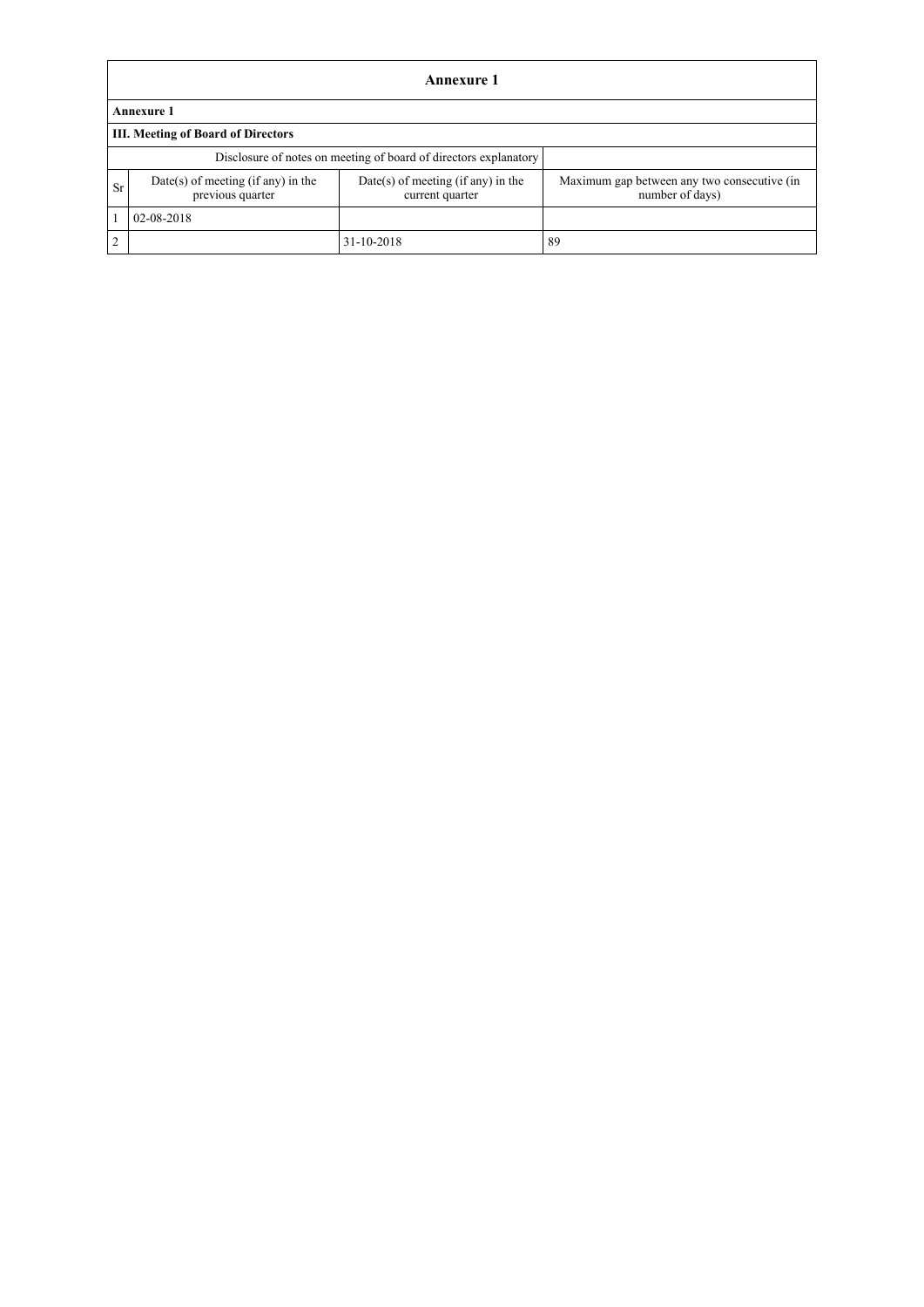|                                  | Annexure 1                                               |                                                                     |                                                     |                                 |                                                                     |                                                                               |                               |
|----------------------------------|----------------------------------------------------------|---------------------------------------------------------------------|-----------------------------------------------------|---------------------------------|---------------------------------------------------------------------|-------------------------------------------------------------------------------|-------------------------------|
| <b>IV. Meeting of Committees</b> |                                                          |                                                                     |                                                     |                                 |                                                                     |                                                                               |                               |
|                                  | Disclosure of notes on meeting of committees explanatory |                                                                     |                                                     |                                 |                                                                     |                                                                               |                               |
| <b>Sr</b>                        | Name of<br>Committee                                     | $Date(s)$ of meeting of<br>the committee in the<br>relevant quarter | Whether<br>requirement of<br>Quorum met<br>(Yes/No) | Requirement<br>of Quorum<br>met | $Date(s)$ of meeting of<br>the committee in the<br>previous quarter | Maximum gap between<br>any two consecutive<br>meetings (in number of<br>days) | Name of<br>other<br>committee |
|                                  | Audit<br>Committee                                       | 31-10-2018                                                          | Yes                                                 |                                 | 02-08-2018                                                          | 89                                                                            |                               |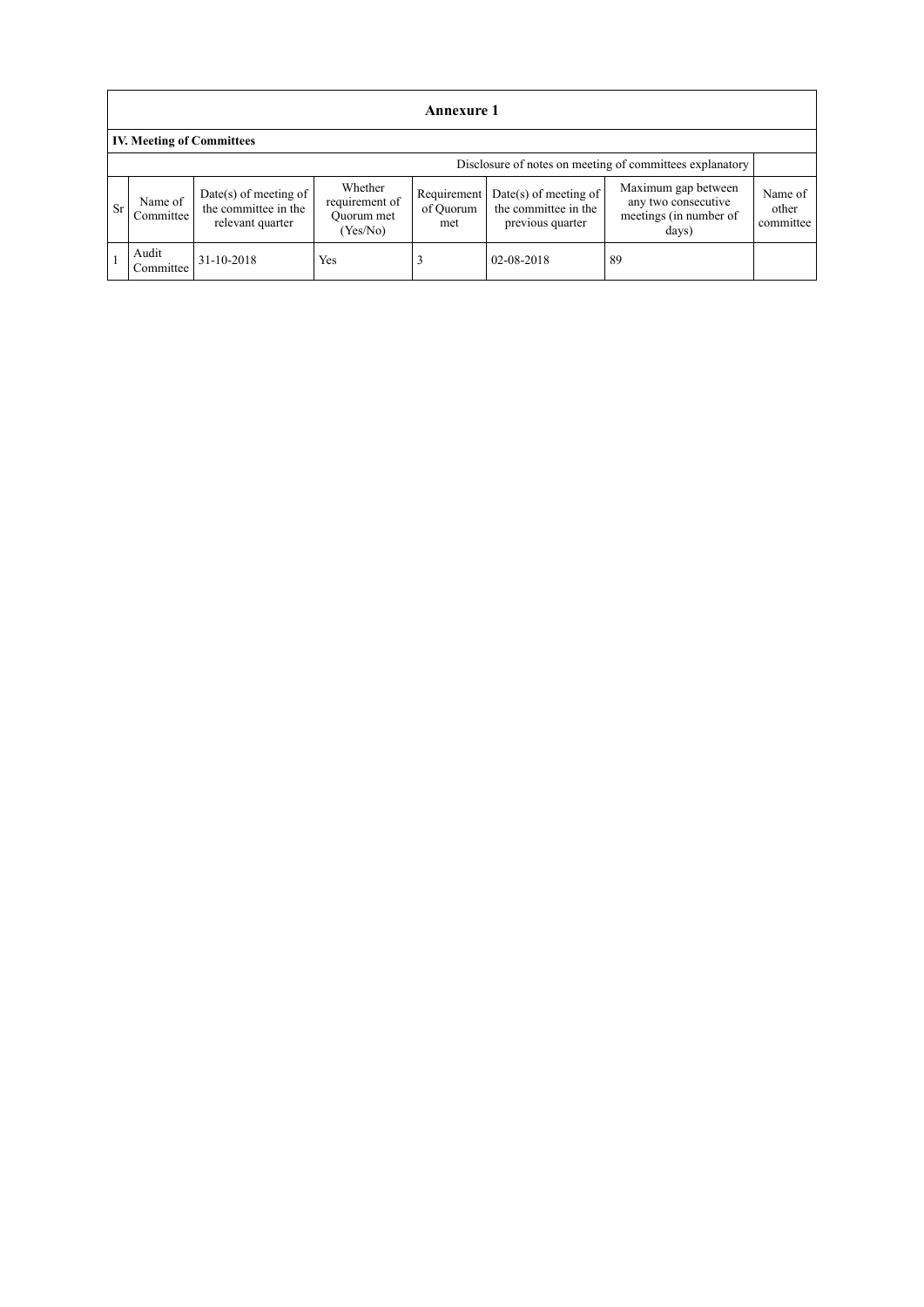|                | Annexure 1                                                                                                |                                  |                                                                    |  |
|----------------|-----------------------------------------------------------------------------------------------------------|----------------------------------|--------------------------------------------------------------------|--|
|                | <b>V. Related Party Transactions</b>                                                                      |                                  |                                                                    |  |
|                | Subject                                                                                                   | Compliance status<br>(Yes/No/NA) | If status is "No" details of non-<br>compliance may be given here. |  |
|                | Whether prior approval of audit committee obtained                                                        | NA                               |                                                                    |  |
| $\overline{2}$ | Whether shareholder approval obtained for material RPT                                                    | NA                               |                                                                    |  |
| $\mathcal{R}$  | Whether details of RPT entered into pursuant to omnibus approval<br>have been reviewed by Audit Committee | NA                               |                                                                    |  |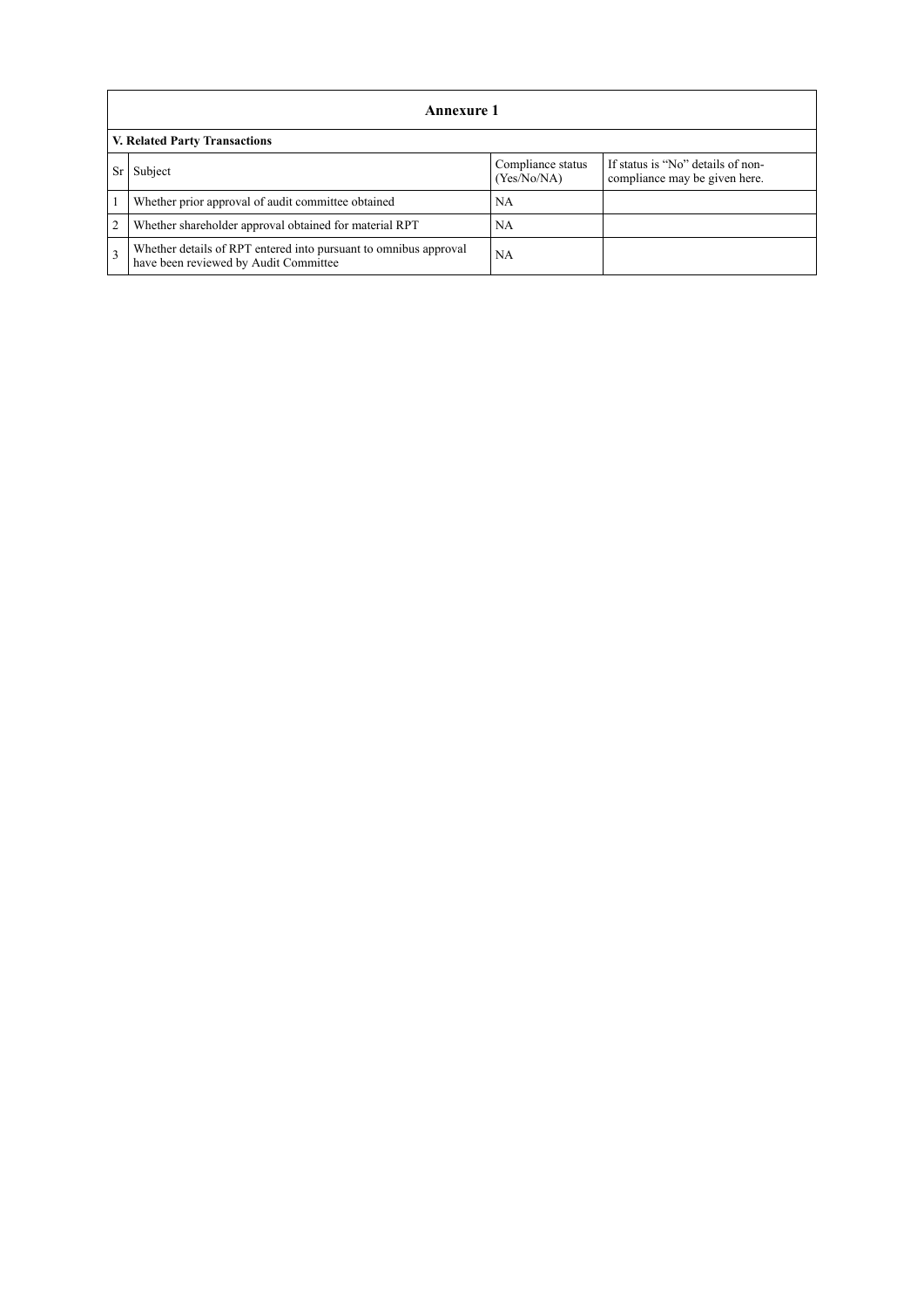|                 | <b>Annexure 1</b>                                                                                                                                                                                               |                               |  |  |  |
|-----------------|-----------------------------------------------------------------------------------------------------------------------------------------------------------------------------------------------------------------|-------------------------------|--|--|--|
|                 | <b>VI. Affirmations</b>                                                                                                                                                                                         |                               |  |  |  |
| Sr <sub>1</sub> | Subject                                                                                                                                                                                                         | Compliance<br>status (Yes/No) |  |  |  |
| $\mathbf{1}$    | The composition of Board of Directors is in terms of SEBI (Listing obligations and disclosure requirements)<br>Regulations, 2015                                                                                | Yes                           |  |  |  |
| $\mathfrak{2}$  | The composition of the following committees is in terms of SEBI(Listing obligations and disclosure requirements)<br>Regulations, 2015 a. Audit Committee                                                        | Yes                           |  |  |  |
| 3               | The composition of the following committees is in terms of SEBI(Listing obligations and disclosure requirements)<br>Regulations, 2015. b. Nomination & remuneration committee                                   | Yes                           |  |  |  |
| $\overline{4}$  | The composition of the following committees is in terms of SEBI(Listing obligations and disclosure requirements)<br>Regulations, 2015. c. Stakeholders relationship committee                                   | Yes                           |  |  |  |
| 5               | The composition of the following committees is in terms of SEBI(Listing obligations and disclosure requirements)<br>Regulations, 2015. d. Risk management committee (applicable to the top 100 listed entities) | NA                            |  |  |  |
| 6               | The committee members have been made aware of their powers, role and responsibilities as specified in SEBI<br>(Listing obligations and disclosure requirements) Regulations, 2015.                              | Yes                           |  |  |  |
| $\overline{7}$  | The meetings of the board of directors and the above committees have been conducted in the manner as specified in<br>SEBI (Listing obligations and disclosure requirements) Regulations, 2015.                  | Yes                           |  |  |  |
| 8               | This report and/or the report submitted in the previous quarter has been placed before Board of Directors.                                                                                                      | Yes                           |  |  |  |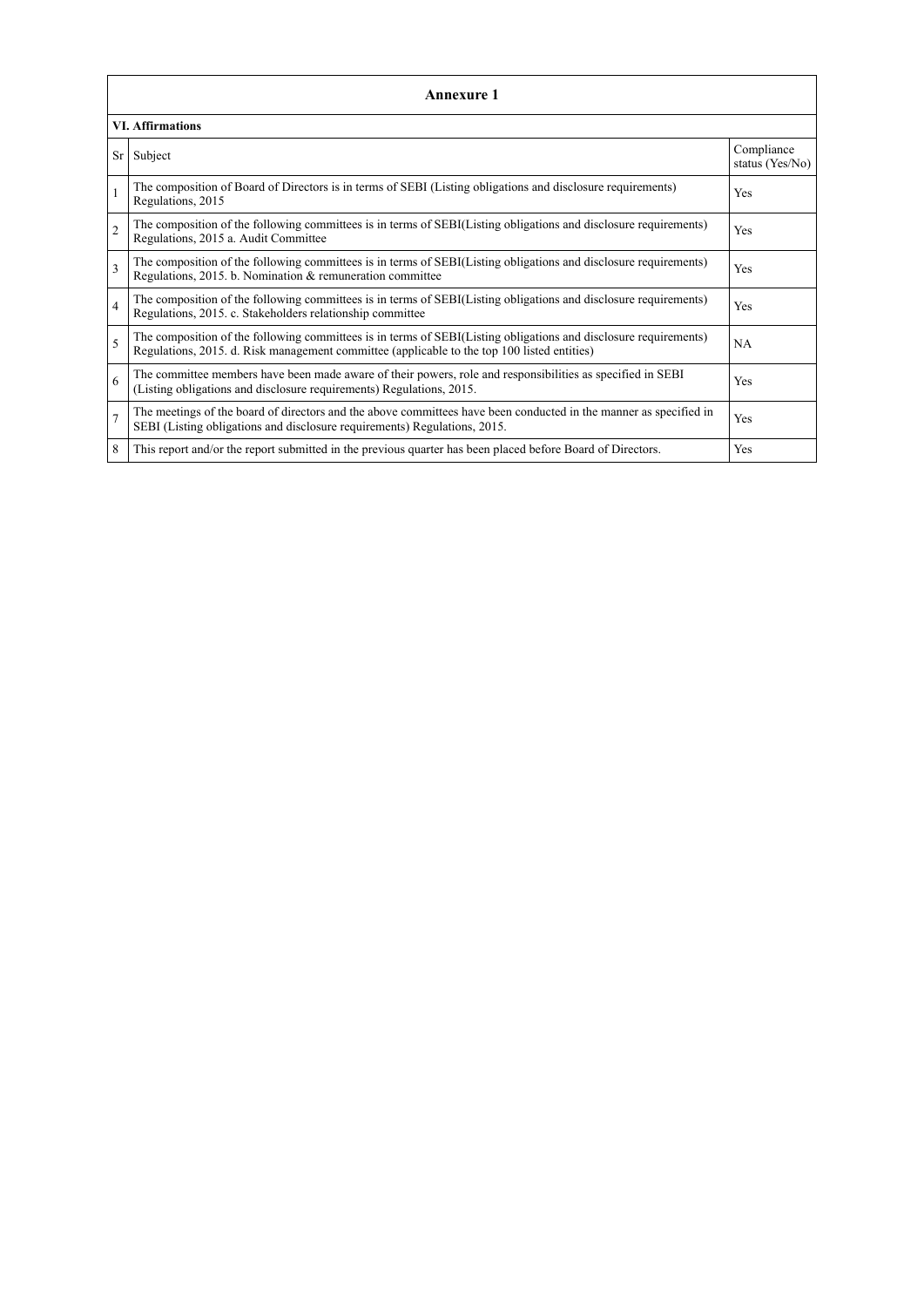|               | Annexure 1        |                                          |  |
|---------------|-------------------|------------------------------------------|--|
| <sub>Sr</sub> | Subject           | Compliance status                        |  |
|               | Name of signatory | Sukriti Manna                            |  |
|               | Designation       | Company Secretary and Compliance Officer |  |